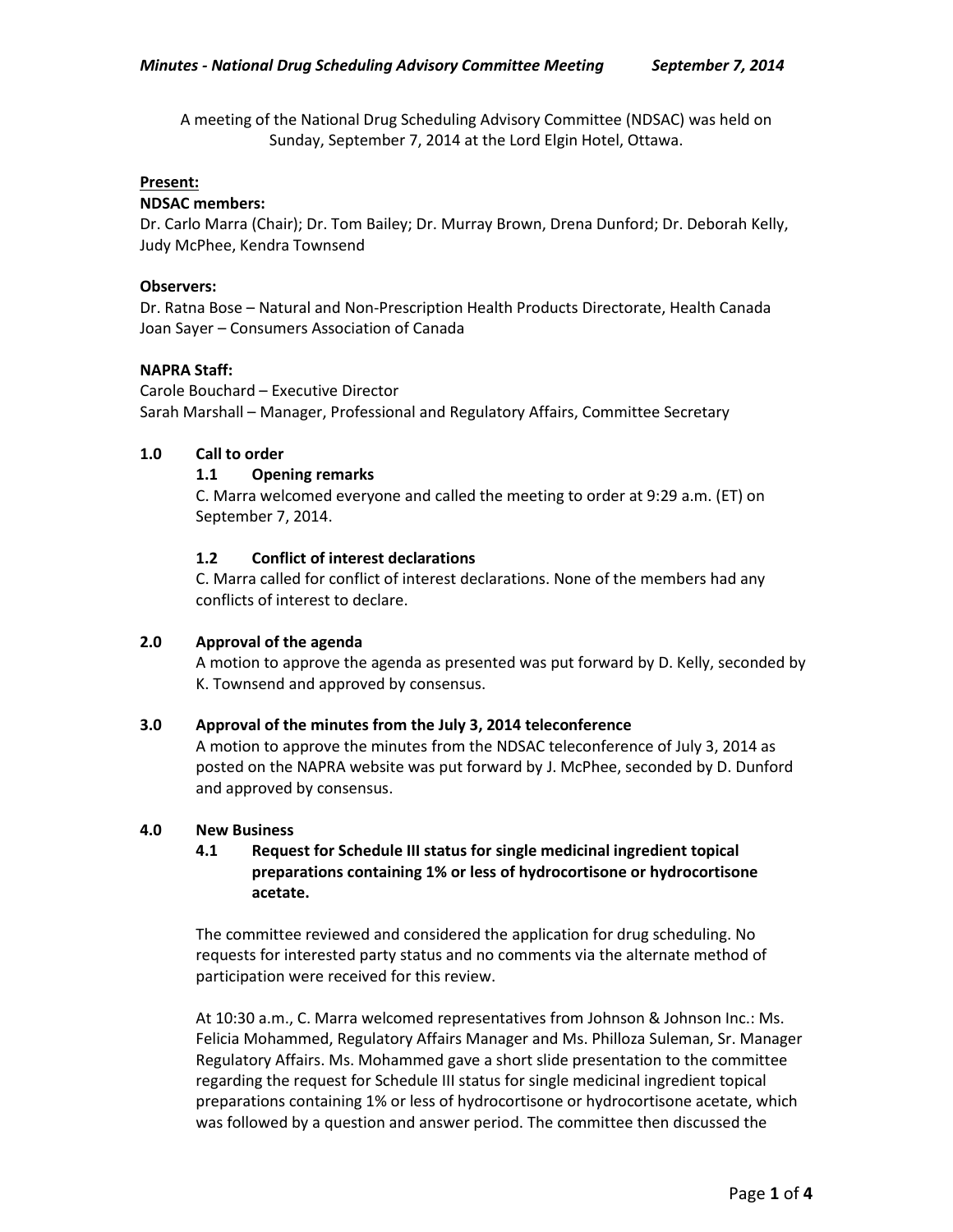### *Minutes - National Drug Scheduling Advisory Committee Meeting September 7, 2014*

information previously provided to them for review and consideration, as well as the information received during the company's presentation and the subsequent question and answer period.

The committee discussed the proposed name for the product reviewed in this submission. Members expressed concern that the name could be misleading and easily misinterpreted by the public. The name could give consumers the impression that the product is a treatment or cure for a chronic condition, when it is only indicated to relieve the symptoms associated with that condition and can be used for the symptoms of other conditions as well. The name also seems to imply that the product is appropriate for emergency treatment of severe flare-ups, when more potent steroids or other treatments may actually be more appropriate in such cases. The committee asked the sponsor whether there were any consumer studies to support the product name. The sponsor offered to verify and report back to the committee on this matter.

Members also discussed the information available to consumers about this product. It was agreed that a pharmacist should be available to explain potentially confusing scientific terms and symbols in the product labelling such as stasis dermatitis, venous insufficiency and immunosuppressants. In addition, members noted that the labelling does not provide consumers with any information on adverse effects and there is no patient information leaflet that provides this information. Members discussed the adverse effect profile of this drug based on clinical trial and pharmacovigilance data and noted that the risks were minimal when used in appropriate quantities at the approved dosage for no more than 7 days. In light of the favorable adverse effect profile in this situation, the committee concluded that a pharmacist was not required to provide information on every purchase, but should be available to provide this information when needed. Members agreed that a pharmacist should be available to assist patients with product selection by reinforcing appropriate indications for use and contraindications, helping patients choose the correct strength and dosage form and steering patients away from less effective options. The committee was also of the opinion that the availability of a pharmacist to provide education on appropriate application and usage and advice on non-pharmacological adjuncts to treatment would contribute to safe and appropriate use of the drug.

C. Marra led the group in a review of the applicability of the National Drug Scheduling Factors. It was agreed that the following scheduling factors were applicable to topical hydrocortisone or hydrocortisone acetate in concentrations of 1% or less.

 $\bullet$  #III-3 and III-5

Members did have some concerns about the potential for delayed recognition or masking of serious disease, overuse due to rebound flare-ups or other factors and the need for pharmacist monitoring of chronic use, but concluded that the corresponding factors were not applicable for small quantities appropriate to the approved dosage and duration of use. It was noted that a package size of 30 grams as proposed by the sponsor would be consistent with package size restrictions in other jurisdictions. The committee agreed that the best fit for this drug, when sold in package sizes of no more than 30 grams is Schedule III, but that larger package sizes should be placed in Schedule I to allow chronic use of large quantities on large areas of the body to be monitored by a prescriber.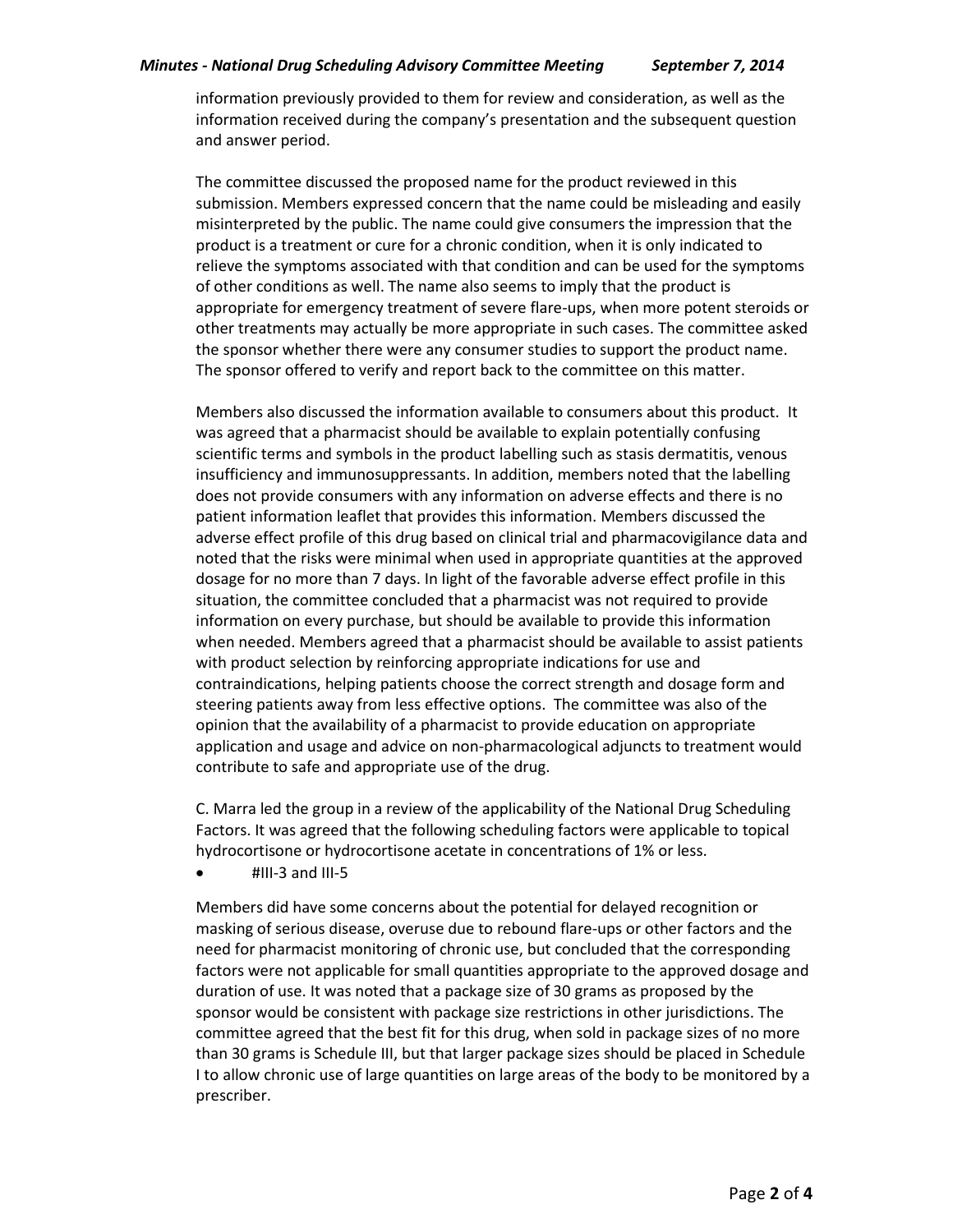# *Minutes - National Drug Scheduling Advisory Committee Meeting September 7, 2014*

While discussing the best fit for this substance, the committee contemplated whether their recommendation should be restricted to single ingredient hydrocortisone or hydrocortisone acetate or whether they should recommend broader scheduling in anticipation of potential non-prescription combination products containing hydrocortisone or hydrocortisone acetate. The committee decided that by including specifications regarding package size and age range in their recommendations, it was not necessary to restrict the recommendations to single ingredient products.

The committee did not want to finalize its recommendations until it had a chance to review additional information from the sponsor. However, it agreed that a draft motion could be made pending receipt and review of the requested information.

A draft motion was put forward:

It was moved by K. Townsend, seconded by M. Brown**: to recommend that hydrocortisone or hydrocortisone acetate, when sold in a concentration that provides 1% or less hydrocortisone in preparations for topical use on the skin in adults and children 2 years of age and over in package sizes containing no more than 30g, be granted Schedule III status, subject to review of the requested information and removal from the Prescription Drug List ;**

**that hydrocortisone or hydrocortisone acetate, when sold in a concentration that provides 1% or less hydrocortisone in preparations for topical use on the skin in adults and children 2 years of age and over in package sizes containing more than 30g, be granted Schedule I status, subject to review of the requested information ;**

**Motion carried**. All members agreed to the above noted motion.

The committee agreed that hydrocortisone or hydrocortisone acetate, when sold in a concentration that provides 1% or less hydrocortisone in preparations for topical use on the skin in children under 2 years of age would be listed in Schedule I.

The 30-day consultation period will not begin until the committee has reviewed the requested information, finalized its draft recommendation and forwarded it to the NAPRA Executive Committee.

# **5.0 Updates**

# **5.1 Natural and Non-prescription Health Products Directorate**

Dr. R. Bose indicated that the name of the Directorate is now changed to Natural and Non-prescription Health Products Directorate. She also provided an update on the acetaminophen Branch-Working Group activities.

Dr. R. Bose also shared information on the upcoming regulatory changes: Consumer Health Products Framework details of the proposed regulations for non-prescription drugs, and consultation with interested stakeholders which will take place this fall.

Bill C-17 (*Vanessa's Law*), if passed into law, will amend the *Food and Drugs Act* regarding therapeutic products. These measures will include new authorities for the Minister, such as an ability to recall unsafe therapeutic products, impose tougher fines and penalties, and direct a label change or package modification. Vanessa's Law will